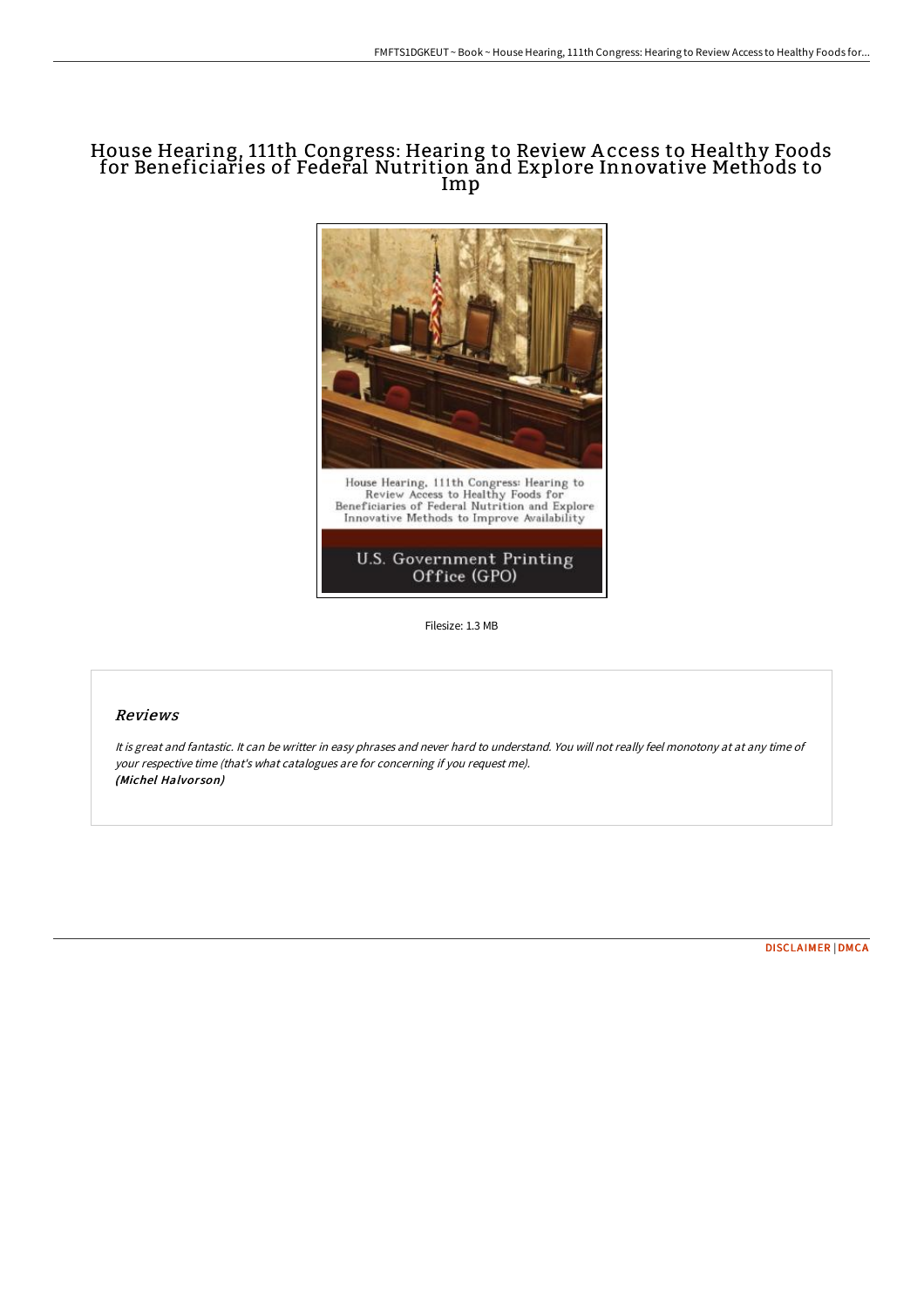## HOUSE HEARING, 111TH CONGRESS: HEARING TO REVIEW ACCESS TO HEALTHY FOODS FOR BENEFICIARIES OF FEDERAL NUTRITION AND EXPLORE INNOVATIVE METHODS TO IMP



BiblioGov. Paperback. Book Condition: New. This item is printed on demand. Paperback. 136 pages. Dimensions: 9.7in. x 7.4in. x 0.3in.The United States Government Printing Office (GPO) was created in June 1860, and is an agency of the U.S. federal government based in Washington D.C. The office prints documents produced by and for the federal government, including Congress, the Supreme Court, the Executive Office of the President and other executive departments, and independent agencies. A hearing is a meeting of the Senate, House, joint or certain Government committee that is open to the public so that they can listen in on the opinions of the legislation. Hearings can also be held to explore certain topics or a current issue. It typically takes between two months up to two years to be published. This is one of those hearings. This item ships from La Vergne,TN. Paperback.

E Read House Hearing, 111th Congress: Hearing to Review Access to Healthy Foods for [Beneficiaries](http://bookera.tech/house-hearing-111th-congress-hearing-to-review-a.html) of Federal Nutrition and Explore Innovative Methods to Imp Online Download PDF House Hearing, 111th Congress: Hearing to Review Access to Healthy Foods for [Beneficiaries](http://bookera.tech/house-hearing-111th-congress-hearing-to-review-a.html) of

Federal Nutrition and Explore Innovative Methods to Imp